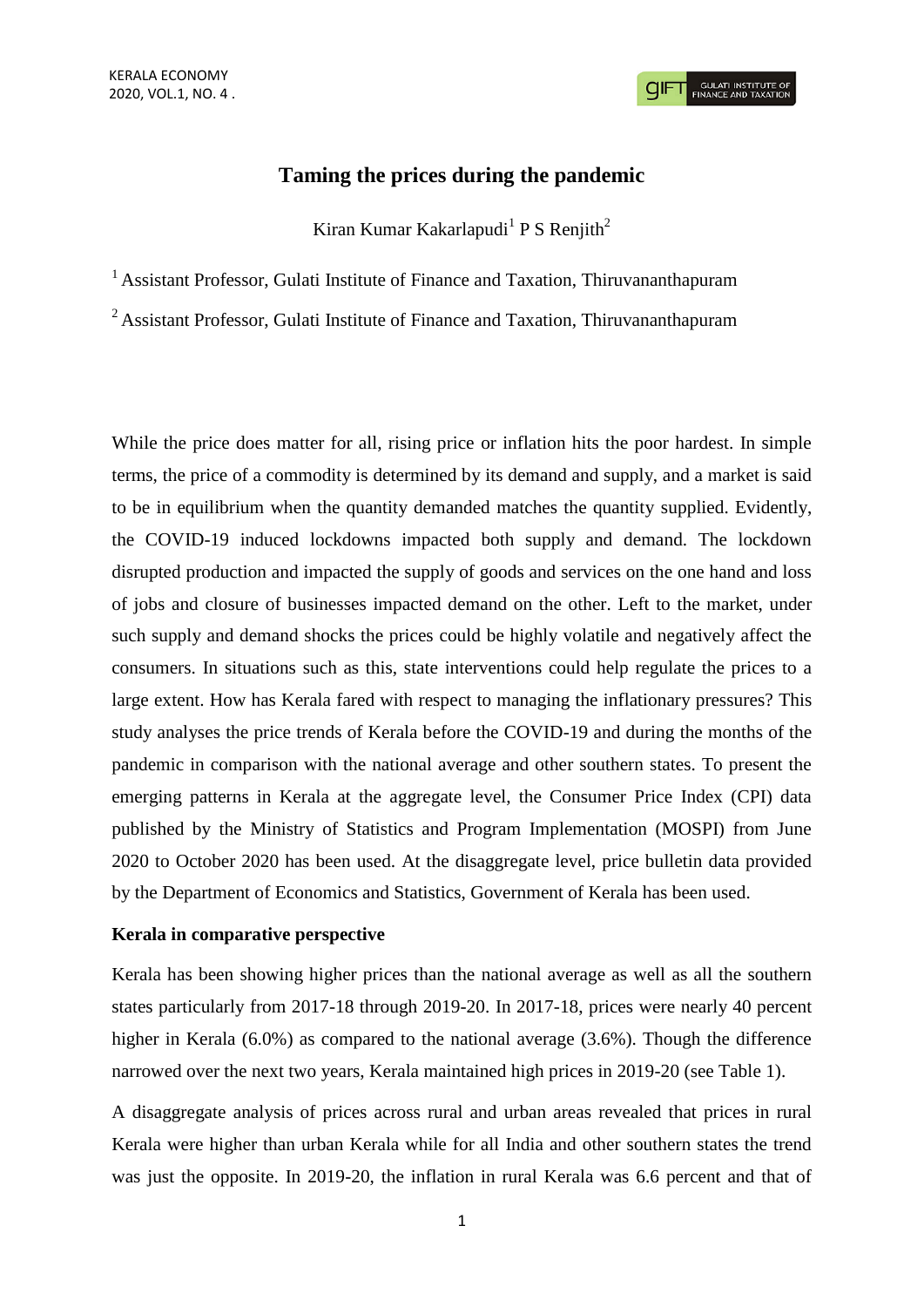urban Kerala was 5.4 percent. On the contrary inflation in rural India was 4.3 percent as compared to 5.6 percent in urban India (see Table 1).

| Year    | Kerala | Andhra Pradesh | Karnataka | Tamil Nadu | Telangana | All India |  |  |
|---------|--------|----------------|-----------|------------|-----------|-----------|--|--|
| Total   |        |                |           |            |           |           |  |  |
| 2017-18 | 6.01   | 3.4            | 3.01      | 4.94       | 3.86      | 3.59      |  |  |
| 2018-19 | 4.94   | 1.08           | 3.32      | 3.67       | 2.59      | 3.41      |  |  |
| 2019-20 | 6.14   | 3.54           | 5.57      | 5.72       | 4.53      | 4.77      |  |  |
| Rural   |        |                |           |            |           |           |  |  |
| 2017-18 | 6.75   | 3.95           | 3.16      | 5.44       | 4.57      | 3.6       |  |  |
| 2018-19 | 5.01   | 0.04           | 2.63      | 4.05       | 2.56      | 2.99      |  |  |
| 2019-20 | 6.55   | 2.2            | 5.03      | 5.31       | 2.31      | 4.25      |  |  |
| Urban   |        |                |           |            |           |           |  |  |
| 2017-18 | 4.67   | 2.4            | 2.86      | 4.55       | 3.27      | 3.58      |  |  |
| 2018-19 | 4.76   | 3              | 3.91      | 3.44       | 2.6       | 3.92      |  |  |
| 2019-20 | 5.38   | 5.93           | 6.03      | 5.99       | 6.42      | 5.38      |  |  |

**Table 1.** Trends in consumer prices (%)

Source: Author's calculation using MOSPI data.

The pre-COVID-19 patterns in prices seem to have reversed in Kerala during the pandemic. Though there is an increasing trend in prices from June to October both in Kerala and all India, prices in Kerala have been lower than the national average for all the months (see Table 2). There has been an almost one percentage point difference between Kerala and all India prices. In fact, prices in Kerala have been lower than in all the southern states except Karnataka (see Table 2). Further, as opposed to the pre-COVID trend, prices in rural Kerala were lower than urban Kerala from July to October while for all other southern states prices in rural areas were found to be higher than urban areas (see Table 2). The price difference between rural Kerala and urban Kerala has been over one percent during July, August, and September, although the difference reduced in October 2020.

**Table 2.** Consumer prices in Kerala and the other south Indian states from June to October 2020 (in %)

| Year  | Kerala | Andhra Pradesh | Karnataka | Tamil Nadu   | Telangana | All India |  |
|-------|--------|----------------|-----------|--------------|-----------|-----------|--|
| Total |        |                |           |              |           |           |  |
| Jun   | 5.17   | 7.99           | 5.5       | 6.64         | 7.8       | 6.23      |  |
| Jul   | 5.82   | 7.42           | 5.34      | 7.14<br>7.96 |           | 6.73      |  |
| Aug   | 6.52   | 7.78           | 4.99      | 7.06         | 8.38      | 6.69      |  |
| Sep   | 6.21   | 8.93           | 5.43      | 7.71         | 9.54      | 7.27      |  |
| Oct   | 6.51   | 10.03          | 6.05      | 8.04         | 10.37     | 7.61      |  |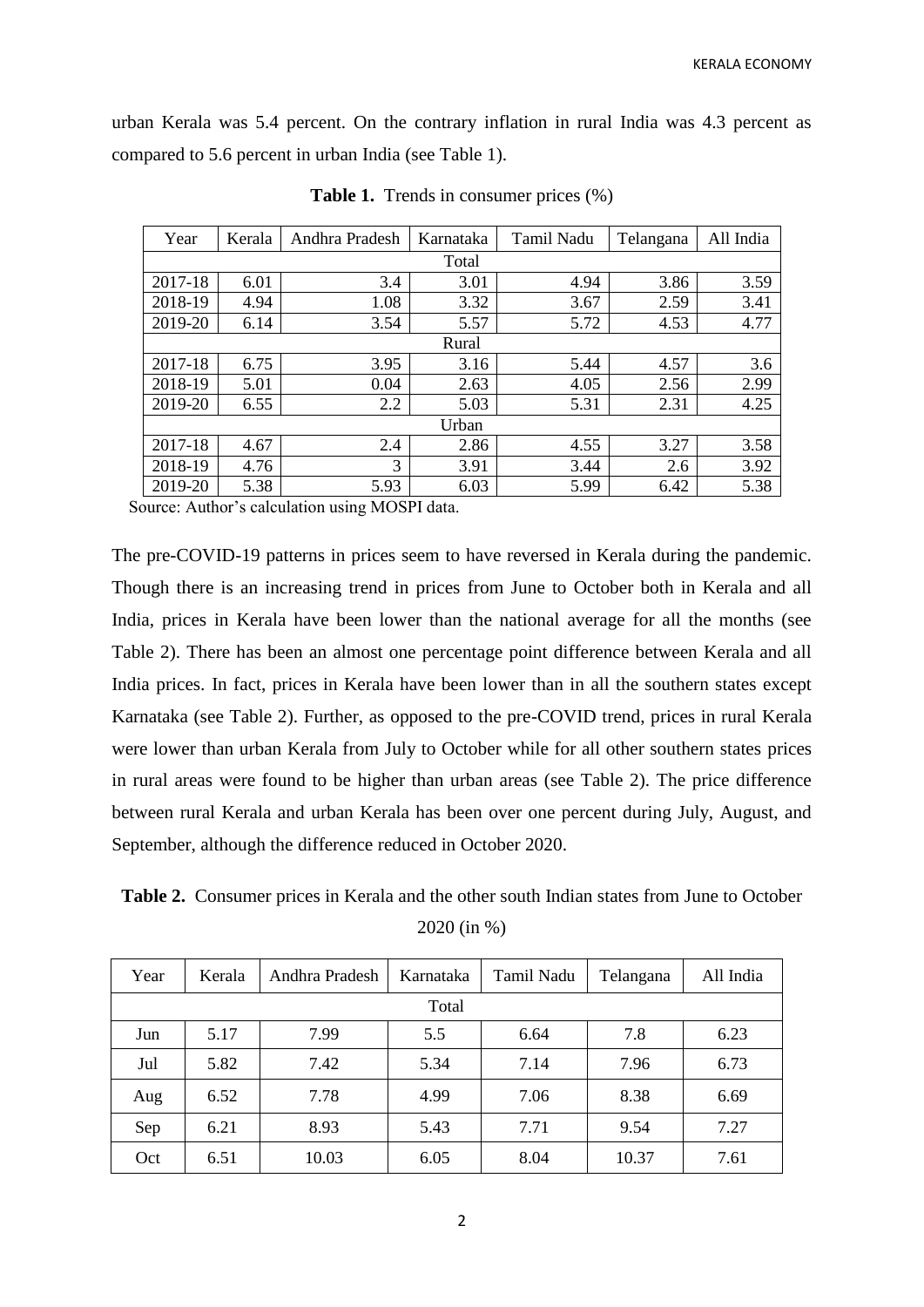| Year  | Kerala | Andhra Pradesh | Karnataka            | Tamil Nadu<br>Telangana |       | All India |  |  |
|-------|--------|----------------|----------------------|-------------------------|-------|-----------|--|--|
| Rural |        |                |                      |                         |       |           |  |  |
| Jun   | 5.32   | 8.43           | 5.89<br>7.15<br>8.24 |                         |       | 5.17      |  |  |
| Jul   | 5.37   | 7.78           | 5.85                 | 7.04<br>7.98            |       | 5.82      |  |  |
| Aug   | 6.2    | 8.32           | 5.59                 | 6.5<br>9.21             |       | 6.52      |  |  |
| Sep   | 5.89   | 9.55           | 5.96                 | 7.2<br>10.8             |       | 6.21      |  |  |
| Oct   | 6.45   | 10.5           | 6.51                 | 7.74                    | 11.98 | 6.51      |  |  |
| Urban |        |                |                      |                         |       |           |  |  |
| Jun   | 5      | 7.2            | 5.12                 | 6.32                    | 7.37  | 6.12      |  |  |
| Jul   | 6.66   | 6.7            | 4.83                 | 7.3                     | 7.88  | 6.7       |  |  |
| Aug   | 7.17   | 6.81           | 4.48                 | 7.48<br>7.71            |       | 6.8       |  |  |
| Sep   | 6.92   | 7.95           | 4.99                 | 8.08<br>8.43            |       | 7.26      |  |  |
| Oct   | 6.76   | 9.18           | 5.68                 | 8.26                    | 9.05  | 7.4       |  |  |

Source: Author's calculation using MOSPI data.

### **Behind the turnaround**

Further, the sources of trend reversal observed at the aggregate level are analyzed through the patterns of price changes across broad commodity groups. Following the general trend, the CPI index shows an increase in the prices of food and beverages over the three months. However, the change in CPI index for food and beverages is lowest in Kerala (6.1%) among other south Indian states from August to October (see Figure 1). Moreover, this increase is lower in rural areas than urban areas only in Kerala while other south Indian states show a faster increase in food prices in rural areas than urban areas. Kerala's low rise in food and beverage prices during the months of the pandemic could be attributed to the state's intervention in ensuring the supply of essentials for all the households, particularly for BPL cardholders. An estimated 87 lakh families in Kerala have been the beneficiaries of food supply kits. Although the other states have provided food supplies, it was restricted to the months of lockdown only. Among the other major commodity groups, clothing and footwear have shown the lowest changes in prices presumably because of the reduced demand for nonessential consumer durables like clothes and footwear. However, it is important to note that the price change in the miscellaneous category is the highest in Kerala among all other south Indian states as well as national averages.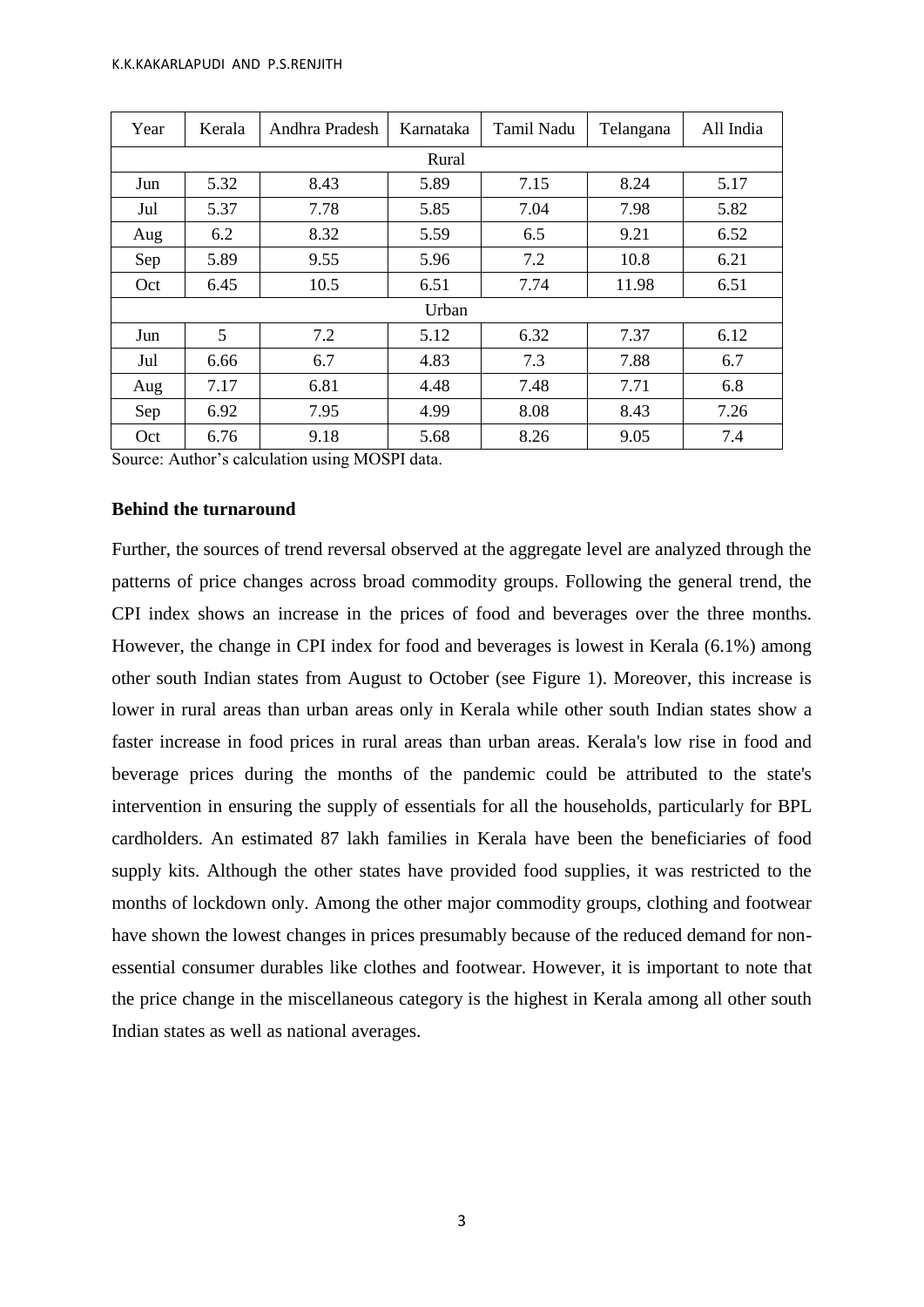

**Figure 1:** Consumer prices according to broad commodity groups, August 2020 to October 2020 (average in %)

Source: Author's calculation using MOSPI data.

### **Commodity matters**

The analysis thus far reveals the success of Kerala in curtailing the inflationary pressures during the pandemic, especially in essential commodities. This is on account of lower prices in some items as compared to the national averages. Interestingly, a mixed trend has been observed in the retail prices of the major commodities when compared with that of the last months. The monthly average prices of rice and sugar registered a negative growth rate from July to October 2020. The emerging trends suggest prices of four commodities namely vegetables, pulses, eggs, and oil are of concern for the consumers.

At the disaggregate level, the state average retail prices of rice varieties (Red Matta, Red Chamba, and Andhra Vella) remain almost unchanged during the period. While the state intervention could check prices in the case of cereals, there is limited scope for controlling the prices of pulses as India has been a net importer of pulses. Among the other food items, a notable price variation was seen in the case of eggs and oil during the period. In the case of vegetables, the average retail price shows a mixed trend. Some of the locally produced vegetables like banana green, tomato, lady's finger, and ash guard, registers a negative trend during the period (see Table 3) as the state incentivized producing them during the pandemic. However, other commodities like onion (big and small), cabbage, bitter guard, brinjal, and snake guard showed a positive trend. While some of these commodities are beyond the control of the state, others have the scope for increasing production domestically. Though the